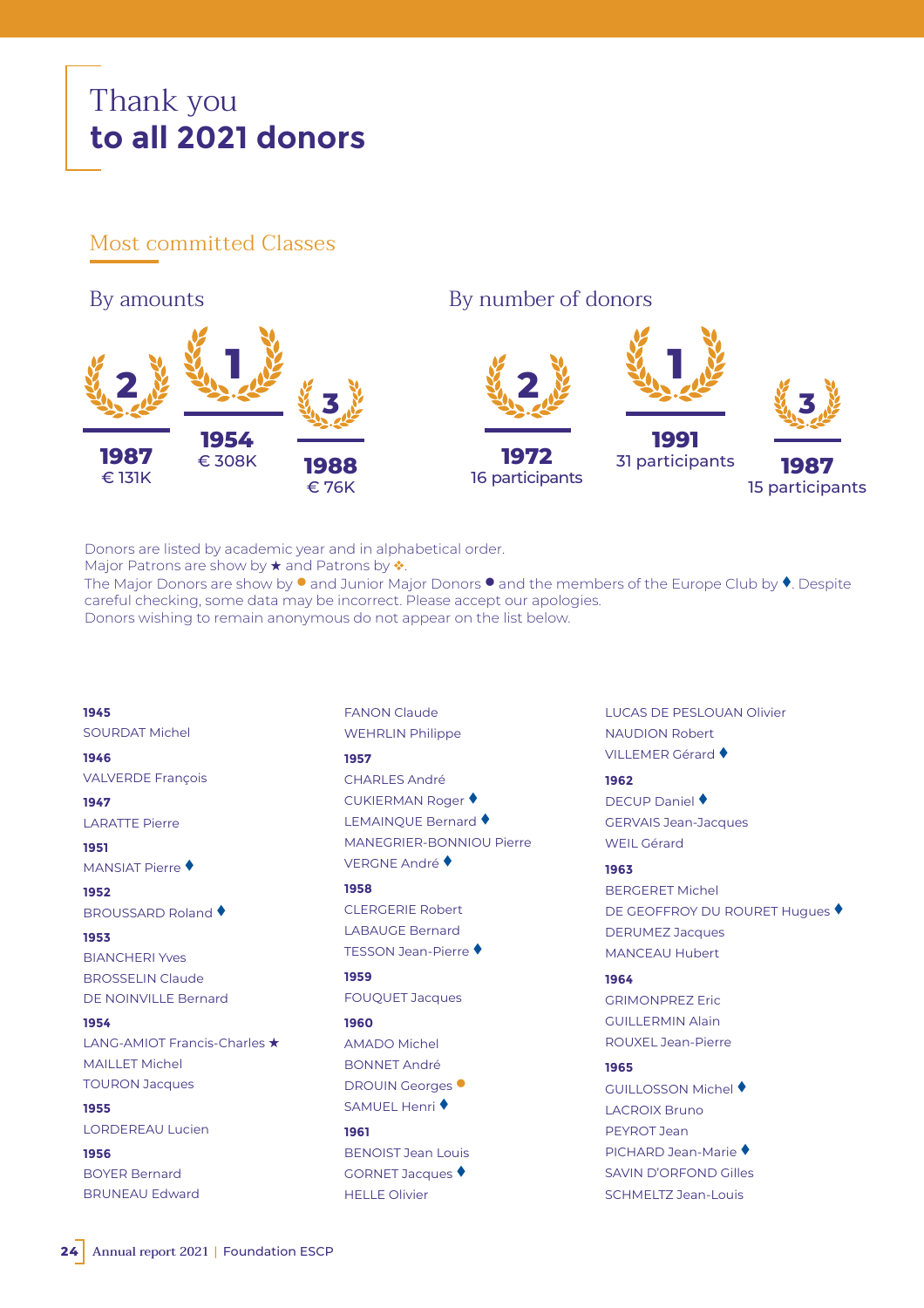# VERGNAUD Jacques

# **1966**

COUSSIEU Hervé DECROIX Alain GAYET Michel ♦

# **1967**

BERNARD Alain-Georges CAMACHO Eugène DEGUIGNET Jacques DELESALLE Marc GERVAISE Gilles GOUIRAND Jean-Pierre LE THANH Long LENFANT Bernard MARANG Denis

#### **1968**

CAVE Henri LE BARS Jean Francis ROUGIER François Bernard Pascal **ROUZADE Gérard** ♦

# **1969**

BRAYER Jean-Paul <sup>.</sup> CHAPELLIER Jean-Paul COOUARD Patrice ♦ **DE BIENASSIS Martial ♦** DE CHILLAZ Henri DESCOTTES Hervé · HUET Bernard ♦ LAFFONT Jean-Marie LALOI Gérard ♦ PIMENTA DE MIRANDA Thierry ♦ TREVES Daniel ❖

# **1970**

DE LALENE LAPRADE Guillaume LEMOINE Maurice SAVIOZ Michel SENICOLIDT Patrick VINCENT Alain

#### **1971**

BRUNET Didier FOUCHER Serge

# **1972**

BARISSAT Gilles CANETTI Bernard DALPHINET Bernard GOUNELLE Patrick  $\bullet$ GOURRIER Claude HUGUET Philippe  $\bullet$ LACROUX Jean-Francois ♦ LEFAIX André ♦ LEROUX Pascal MARTIN Bruno-Alain PESKINE Antoine · RAFFARIN Jean-Pierre

ROMEI Joël ROUSSINEAU Yves SIMONET Pierre SUTZ Patrick

#### **1973**

FANTOBO Pierre GAUTIER FALRET Pierre GERNER Eric ♦ GIL Gérard <sup>a</sup> LE VOURC'H Joëlle ♦ MARGUET Christian WEINBERG Gérard

#### **1974**

CRISTOFORONI Gilles PAUZE Philippe ❖ PECHAYRE Philip **RASCLE Bernard ♦** TORRIS Jean-Paul <sup>.</sup> **1975** 

BACQUET Dominique BONGRAIN Daniel COURQUIN Laurent DE RUFZ Jean-Vital GUISOLPHE Francois ♦ NOVARINA Pierre PETIT Patrick Hubert SOUSSAND Pierre ♦ TATIBOUET Jean-Charles

# **1976**

**BERTREAU Francois ♦** BRUGIERE-GARDE Marc CAMOUS Michel ♦ CATHELAIN Catherine COMBES Patrick <sup>O</sup> DE LA TOUR D'ARTAISE Thierry  $\bullet$ DE TREGLODE François **PEUGNET Bernard ♦** STEFANINI Anne

# **1977**

CELLARD Jacques ♦ COPPÉRÉ Pierre · DUMAREST Laurent  $\bullet$ LE BOT Philippe ♦ LOMBARD Philippe  $\bullet$ MOUILLON Christian <sup>·</sup> PECHMAJOU Stéphane PIANI Olivier <sup>·</sup>

#### **1978**

DE MONTLIVAULT Hervé DESANLIS Christine GUBANSKI Roger MACIOCE Pascal <sup>·</sup> NICOLAS Yves ♦ SARMINI Malek TRONEL-PEYROZ Jean Pierre VEYRIER Olivier

# **1979**

BEAULIER Marc **BELFOND Jean Daniel ♦ BORIS Etienne ♦** FORCEVILLE Jean-Paul <sup>.</sup> GAUTIER François KAISER Jean-Claude SENEQUIER D'OLIVEIRA Agnès

# **1980**

BOUTELIER Denis KEMOUN Bruno <sup>·</sup> **NARDIN Christian ♦** OREBI Sylvain  $\bullet$ STOLL Jérôme

#### **1981**

BEYSSERIE Jean-Michel DELAFONT Daniel LAPRAS Lionel ♦ LEPEZ Laurent LEVI Jacques PEPIN Dominique

#### **1982**

CELLIER-HUBERT Marie-Paule DE BROSSES Henry ♦ DE LA BACHELERIE Véronique ♦ DE VILLOUTREYS DE BRIGNAC Armand  $\bullet$ FLATRES Christine ROESER-HERLIN Brigitte SIVAC Pierre **VIGNERON Cyrille ♦** VILLOTTE Thierry

# **1983**

ARTHUS Rémy ♦ BOURDEL Stéphane COURTY ROUX-SALEMBIEN Lucile FUNCK-BRENTANO François ♦ LECOCO Olivier ♦ LEOUZON Eugène ♦ MOULIN Christophe ♦ ROESCH Anik et Jean-Philippe · **1984** BOUSQUIE Bruno ·

CHAPUIS Thierry

GOBERT David ♦ GROULET Thierry

HAUSEUX Laure ♦

VINCENT Mariane

MEINNEL Loïc <sup>O</sup> PERSONNE Philippe TRUPIN-DERNONCOURT Sylvie

#### **1985**

BAHEZRE DE LANLAY Patricia BOURGEAT Jean-Paul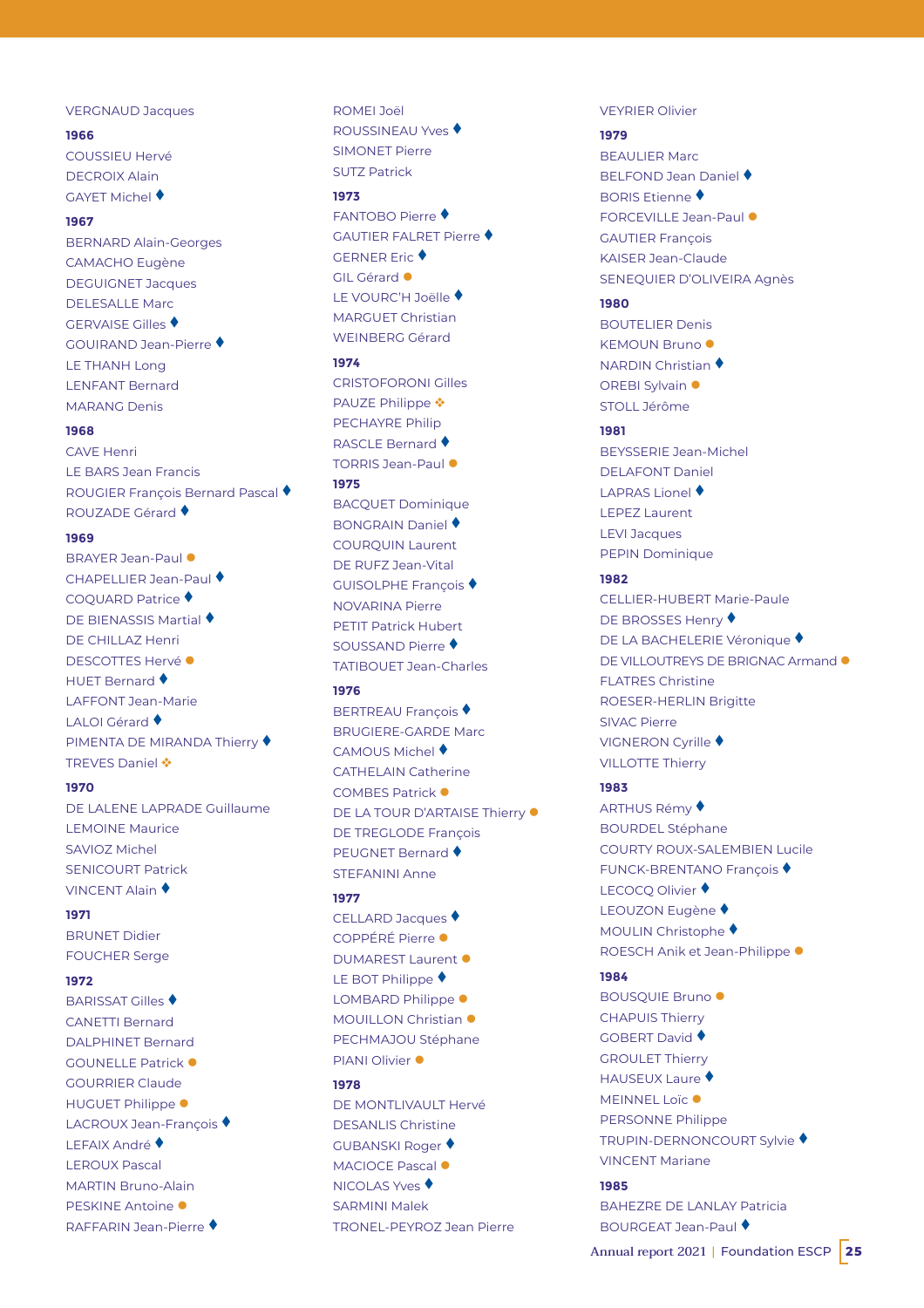# DESTREMAU Béatrice

GRANDIN DE L'EPREVIER Christian ♦ JEAN Etienne KEMOUN Ingrid  $\bullet$ LECOMTE Vincent  $\bullet$ PATAT DUBOUIS Pascale RANARIVELO Christine

# **1986**

CASSEGRAIN Jean COTTEN Véronique DISSE Denis-Pierre GALLINI Emmanuelle JUERY Pascal <sup>·</sup> LOUVET Patrice  $\clubsuit$ MAUGEY Frédérique MENAGE Françoise OURBAK-LOUIT Hélène VALIRON Arnaud

#### **1987**

BLANC Philippe **BOURGEAT Chantal** DELON Patricia JOUANNEAU Bertrand LEBLANC Rémy LOUVET Christine ❖ MIRONESCO Estelle MOTELAY Nicolas ♦ NEVEUX Sophie et Alban ● PAVESI Nicolas PEBEREAU Alexandre ◆ PITRE Hugues PLAS Frédéric ♦ SANTENAC Isabelle  $\bullet$ WEISSLINGER Daniel

### **1988**

CASAMAYOU Jean DE MONTGOLFIER Eric ♦ DE PUYFONTAINE Arnaud <sup>.</sup> ESSIOUX Sébastien · JACQUOT Philippe LEDERMAN Alexandre · RICHIER Jean-Manuel VUILLEMOT-DUCARME Valérie

#### **1989**

BABEAU Emmanuel · **BERETTA Marc** ♦ BOINAY Marie-Catherine BORTHAYRE Marianne BURGHARDT Mathias <sup>·</sup> CURTET Nathalie DEMUYT Fric <sup>@</sup> FALCOTET Bertrand ♦ GAULTIER Laurent MATHON Tanguy N'KONTCHOU KOUAKAM Alain ♦ NOUGAYREDE Delphine RUFIN Sophie SANCHEZ Ghislaine · VANHEUVERSWYN Antoine

# **1990**

ALBESSARD Olivier BOINAY Vincent BRISSET Francois <sup>·</sup> CARNIMOLLA Rémi<sup>o</sup> LEMERY Franck **RAYNAUD Marc** TARADI Prakash

#### **1991**

AGID-DURUDAUD Valentine ARNAULT Stéphanie BABLOT Marion BECK-BRETON Elodie BONNEAU-PETELLE Emmanuelle BRAHIMI EL-MILI Tamim BURGHARDT Marguerite · CHENAIN Jacques DAGOMMER Vincent DELCOURT Ulrich FLATIN Jean-Christophe JOYEZ-EBRAN Claire LABOURE-HIRSCH Valérie LARIGAUDERIE Emmanuel LEMAITRE Annie MARTIN Hugues MILHAC Joëlle MONTEIL Virginie MORET DE ROCHEPRISE Agnès MUGNIER Eric NICOLAS Christophe NOBILET Virginie et Vincent OUTTERS Maria **PARENT Patrick ♦ PETROVIC Nicolas ♦** RIOND-SIBONY Anne-Lise SAMAMA-ZENKER Ariane SCHLUMBERGER Sandrine SPAGNOLO Nathalie VERNEUIL Roxane VIDAL Cyril

#### **1992**

BIJAOUI Michael DELCOURT Juliette FALCHIER Cécile FRANCHET Nicolas GARCIA ALVES Ignacio GENTY Aymeric ♦ NINU Jean-François RENEAUT Cécile **1993** 

ADAM-PERCHEC Christine

BERRUEL Sylvie BOCCARA Olivier CUSSAC Guillaume HUBSCHMANN Thorsten ♦ QUILGHINI Jacques-Olivier REINSHAGEN Peter

#### **1994**

ALIGAND Angèle **BEURNIER Gautier ♦** DUQUESNE Charles GIAUQUE Nathalie · JACOB Olivier TEISSEDRE Frantz

# **1995**

DUFOUR-CARNIMOLLA Delphine <sup>·</sup> HACQUARD Christophe JUNG Yannick  $\bullet$ LUY-LANDÈS Isabelle REUTER Charles-Henri RÜTER Claus SEMPIANA Alexa WISSINK Marina

# **1996**

Anonyme FRAIOLI Karine LIENHARD Karine

# **1997**

Anonyme BROWN-FAIVRE Maud BUVAT Hobilalaina & Jérôme TABOUIS Philippe TAVERNIER Laurent VAGANAY Marie-Laure VIVIEZ Laurent

# **1998**

BOUCHENOT Franck-David DEVER Yann GUILLEMIN DE MONPLANET Guillaume

# **1999**

FILENI Jérôme LOEPER Frédéric ♦

# **2000**

AUBOURG José CHEF Emmanuel GENOUVILLE Benoit GIRAULT Damien **MANARDO Nicolas ♦** 

#### **2001**

BASQUIN Thibault  $\bullet$ HOUËL Antoine

# **2002**

ANANOU RIVOALLAN Alexandra CHIARASINI François-Xavier CLEMENT Patrick